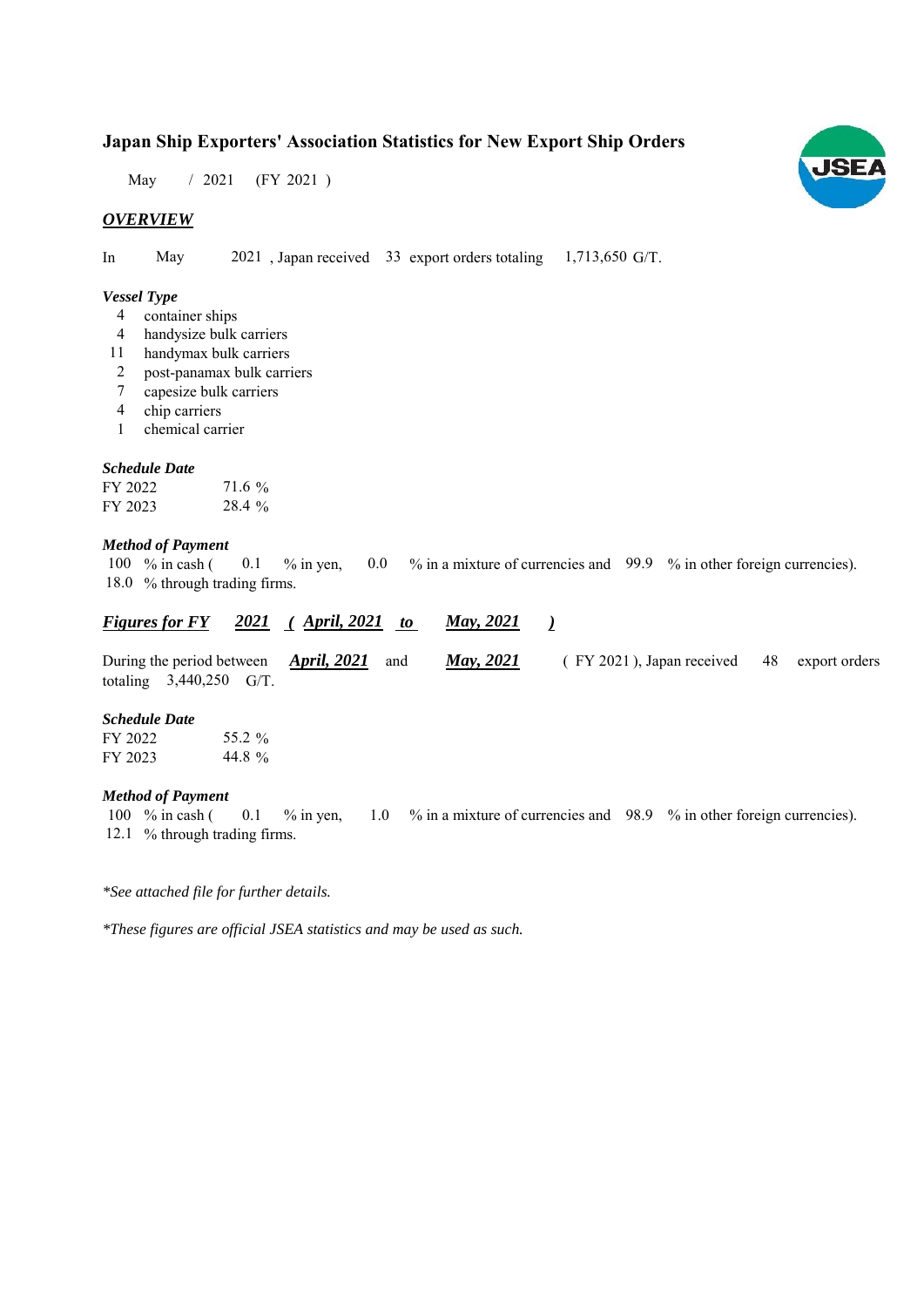### New Export Orders Placed in May 2021 (FY 2021) Based on Fiscal Year

No. G/T No. G/T No. G/T No. G/T No. G/T No. G/T No. G/T No. G/T General Cargos 52 2,765,090 43 2,190,550 5 289,040 4 285,500 6 1,000,600 4 273,600 10 1,274,200 37 2,546,690 Bulk Carriers | 95| 4,469,700|| 67| 3,099,400| 9| 378,200| 19| 992,100| 7| 408,300| 28| 1,438,100| 35| 1,846,400|| 75| 3,696,900 Tankers | 29 1,711,500 19 1,177,100 5 304,200 5 230,200 2 317,700 1 1,950 3 319,650 14 884,550 Combined Carriers 0 0 0 0 0 0 0 0 0 0 0 0 0 0 0 0 Others | 1 | 1,030 || 1 | 1,030 || 0 || 0 || 0 || 0 || 0 || 0 || 0 || 0 Total 177 8,947,320 130 6,468,080 19 971,440 28 1,507,800 15 1,726,600 33 1,713,650 48 3,440,250 126 7,128,140 FY 2020 / FY2019 (%) \* 105.8 90.8 146.1 227.4 779.3 563.5 654.5 \*\* 274.3 In CGT | | 4,056,700|| | 2,960,311| | 445,358| | 651,031| | 631,677| | 734,338| | 1,366,015|| | 3,065,962 Description Apr 20 to Mar 21 Apr 20 to Jan 21 February 2021 March 2021<br>No. 6/T No. 6/T No. 6/T No. 6/T No. 6/T April 2021 May 2021 Apr 21 to May 21 Jan 21 to May 21

*Figures for shipbuilding orders of 500 G/T and over for export as steel vessels placed with JSEA members are covered.*

\*FY 2020/FY2019

\*\*Calendar Year 2021

JSEA (June 2021)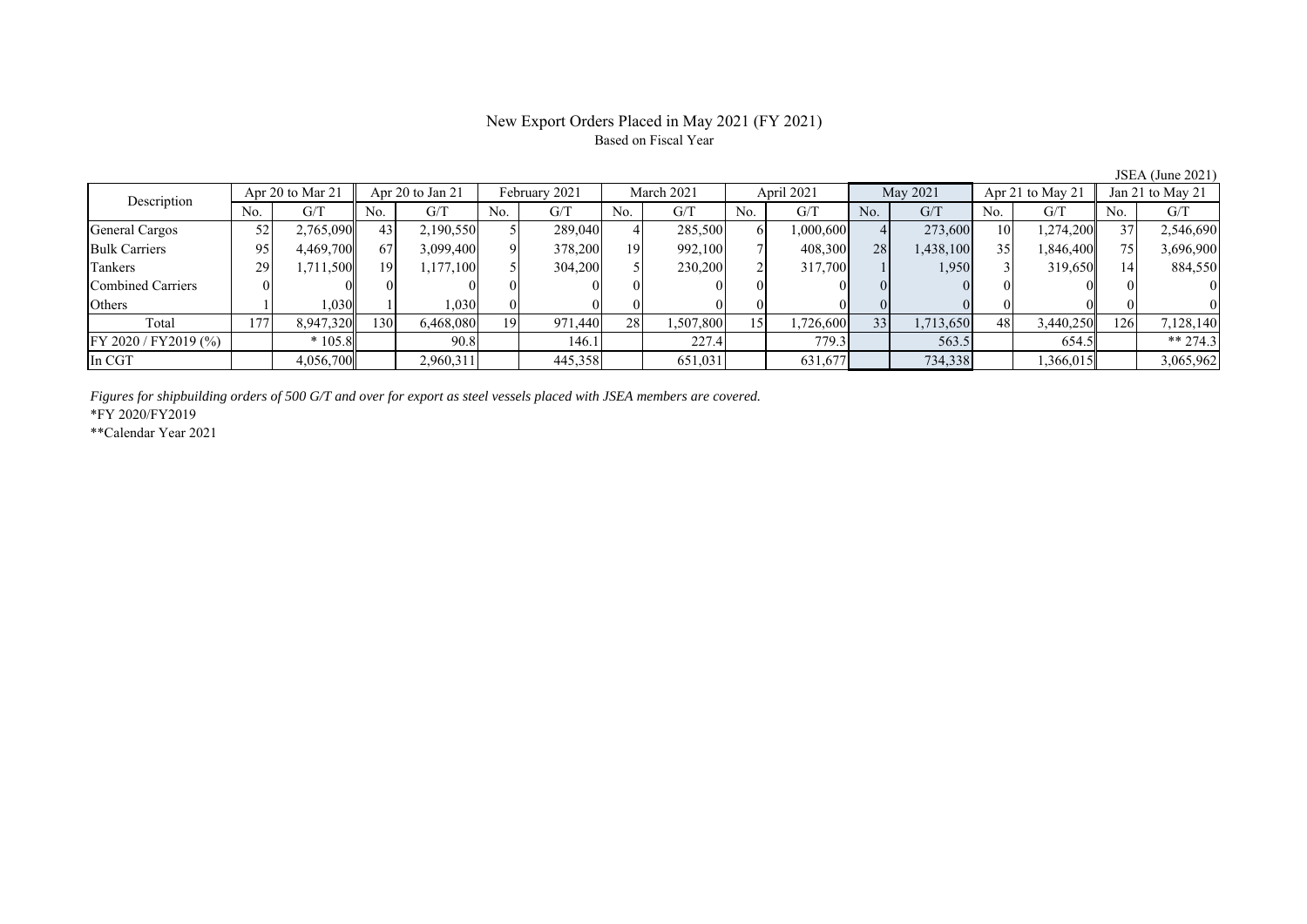## Export Ships Delivered in May 2021 (FY 2021) Based on Fiscal Year

No. G/T No. G/T No. G/T No. G/T No. G/T No. G/T No. G/T No. G/T General Cargos | 27| 1,000,548|| 16| 502,554| 4| 161,974| 7| 336,020| 1| 9,943| 5| 275,741| 6| 285,684|| 23| 999,869 Bulk Carriers 19 | 175 | 7,458,729 | 147 | 6,404,131 | 9 | 323,306 | 19 | 731,292 | 9 | 307,743 | 11 | 504,358 | 20 | 812,101 | 64 | 2,553,381 Tankers | 33| 1,702,736|| 27| 1,164,836| 2| 189,892| 4| 348,008| 1| 82,602| 3| 124,688| 4| 207,290|| 13| 859,157 Combined Carriers 0 0 0 0 0 0 0 0 0 0 0 0 0 0 0 0 Others ( 0 0 0 0 0 0 0 0 0 0 0 0 0 1 1,238 1 1,238 1 1,238 Total 235 10,162,013 190 8,071,521 15 675,172 30 1,415,320 11 400,288 20 906,025 31 1,306,313 101 4,413,645 FY 2020 / FY2019 (%) | \* 68.9 | 65.3 | 51.7 | 129.5 | 34.5 | 149.7 | 74.0 | \*\* 74.2 In CGT | | 4,648,304|| | 3,706,958| | 308,761| | 632,585| | 187,806| | 420,236| | 608,042|| | 2,042,444 Apr 20 to Mar 21 Apr 20 to Jan 21 February 2021 March 2021 Description April 2021 May 2021 Apr 21 to May 21 Jan 21 to May 21

*Deliveries of new shipbuilding orders of 500 G/T and over for export as steel vessels placed with JSEA members are covered.*

\*FY 2020/FY2019

\*\*Calendar Year 2021

JSEA (June 2021)